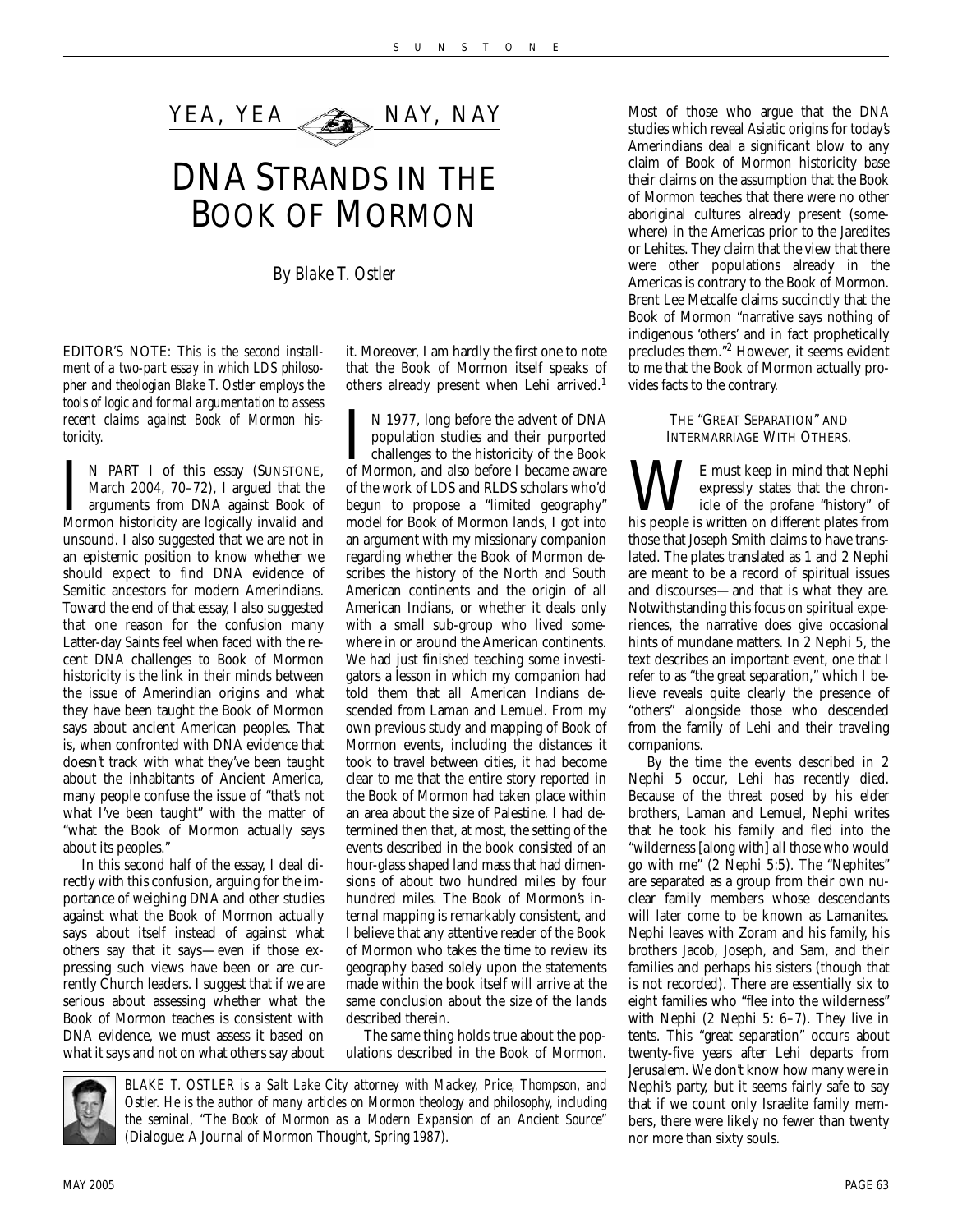Within a few years after the "great separation" (or at least within the lifetime of Nephi's brother Jacob), Nephi notes that the skin of the "Lamanites" had become dark—and Nephi interprets this change of skin color as a curse (2 Nephi 5:21; cf., 1:17; Alma 3:6–7). The most obvious explanation for such a change in skin color is intermarriage with indigenous populations who had darker skin. Nephi is clear that the darkness of the Lamanites' skin is genetic in the sense that it is passed from one generation to another: "For the Lord did cause a skin of blackness to come upon them. . . . And cursed shall be the seed of him that mixeth with their seed; for they shall be cursed even with the same cursing" (2 Nephi 5:21, 23).

Since this issue of black skin as a sign of cursing causes modern readers so much concern in that it appears to sanction a form of racism, it is important to note that ancient Israelites would have had very different sensibilities. If the Book of Mormon narrative is to be believed, Nephi is an Israelite, someone whose acceptance of the Lord's commands under the Law of Moses naturally would lead him to view intermarriage with any noncovenant peoples as requiring the curses of God. A primary concern throughout the entire history of the Old Testament is that the Israelites will breach their covenant with God by breeding with non-Israelites. Indeed, according to scholars of the Hebrew Bible, a breach of the covenant by intermarriage or interbreeding with indigenous peoples already present in the land constitutes a particular category of crime: an "abomination." And the penalty for breach is "to be cut off from the Lord's presence."<sup>3</sup> This is exactly how Nephi treats the same crime when committed by Laman and Lemuel. "Mixing seed" is a Hebrew idiom for marriage with foreigners outside of the covenant, and it constitutes a breach of covenant. The phrase "mixing seed" ( - *zera' ba'mi*) appears in the Old Testament, and it is treated as a clear breach of covenant.<sup>4</sup>

It appears from the Book of Mormon text that this sense of a curse and an abomination is what Nephi believes about the change in skin color, for he speaks of it as the result of "their iniquity. . . and hardened hearts against [the Lord], that they had become like unto flint" (2 Nephi 5:21). Nephi is clear that the cause of the curse that was manifested by a "skin of blackness" (v. 21) is the "mixing of seed," which is a clear idiom for intermarriage with non-Israelite, non-covenant peoples (v. 23). It is extremely important to note that the "curse" in the Book of Mormon resulted from "mixing seed," and that it mer-

ited the penalty for breach of covenant: being cut off (כְרָח *karath*) from the presence of the Lord: "Wherefore, the word of the Lord was fulfilled which he spake unto me, saying that: Inasmuch as they will not hearken unto my words they shall be cut off from the presence of the Lord. And behold, they were cut off from the presence of the Lord" (2 Nephi 5:20).<sup>5</sup>

In addition to this evidence of the presence of indigenous others in Book of Mormon lands, a later discourse also evidences intermarriage with pre-existing populations. In Jacob 2 and 3, Jacob addresses a convocation of

"brethren" in his capacity as high priest (Jacob 1:18–19; 2:2). One of his concerns is that the "people of Nephi" had taken "concubines" and "many wives" (Jacob 2:23–24). Given how close in time this convocation is to the great separation, where did all of these wives come from? We have at most two generations removed from the initial group of about eight families, so it is likely that every available woman is still either a sister, or a niece, or a grandniece not yet old enough to be espoused. It seems to me that the text once again presupposes an influx of others from an already existing population.<sup>6</sup> Indeed, Jacob says that the taking of other wives is "abominable to me, saith the Lord" adopting terminology consistent with the Hebrew crime of breach of covenant by intermarrying with populations outside the covenant—an abomination (עִבָּה *- to'ebah*). Thus, it seems reasonable to conclude that within one or two generations, both the Lamanites and the Nephites had begun to intermarry with others from a preexisting population of "indigenous others."

#### OTHERS ON ISLES OF THE SEA

THERE are other strong evidences of preexisting indigenous populations in the Book of Mormon. As discussed earlier, the eight families who went with preexisting indigenous populations in the Book of Mormon. As discussed Nephi at the time of the great separation likely numbered somewhere between twenty and sixty Israelites. Jacob gave a discourse as high priest to an assembled group of "brethren" who had gathered at the newly constructed Nephite temple.7 Like Nephi, Jacob was concerned with the issue of the covenant status of the new group, continually referring to their group as the "house of Israel" and others as "Gentiles," quoting

LATTER-DAY SAINTS ARE ENTITLED TO READ THE BOOK OF MORMON IN LIGHT OF THE BEST **SCIENTIFIC** EVIDENCE WE HAVE AVAILABLE.

lengthy passages from Isaiah, and prophesying of Christ as the "Holy One of Israel" (2 Nephi 6–10). The assembly appears to have been a formal "covenant renewal" convocation and was evidently quite large—larger than we could reasonably expect given the number of "brethren" among about eight families who left with Nephi when he fled from Laman and Lemuel into the "wilderness." Where did all of the "brethren" for this convocation come from? Again, I believe we must conclude that the text presupposes there had been an influx of people into

the Nephite population. And the only possible source for such an influx is indigenous others.

Jacob reads a text from Isaiah at the convocation that he later uses to reassure the Nephites that they remain a remnant of the covenant people even though they had been separated from Israel. The passage of Isaiah begins with the question Jacob addressed: "Yea, for thus saith the Lord: Have I put thee away, or have I cast thee off forever?" (2 Nephi 7:1; Isaiah 50:1) It appears that Jacob chooses to read from Isaiah 51–52:2 at this convocation because Isaiah affirms that those who have been cast off are still recognized as God's chosen covenant people and "the isles [of the sea] (~yYi ai *- 'yiim*) shall wait upon me" (Isaiah 51:5).8 Jacob observes that his people have "been led to a better land, for the Lord has made the sea our path, and *we are upon an isle of the sea*" (2 Nephi 10:20). He adds: "But great are the promises of the Lord unto them who are upon the isles of the sea; wherefore as *it says isles; there must needs be more than this, and they are inhabited also by our brethren*" (2 Nephi 10:21, emphasis added). It seems clear that Nephi and Jacob both place special emphasis on the "isles of the sea" because they see references to those who are on the isles as references to themselves and also to others who are already there on the isles of the sea (1 Nephi 19:16; 21:1 [Isaiah 49:1], 22:2–4; 2 Nephi 8:5 [Isaiah 52:5]). As Nephi states: "[T]hen will he remember the covenants which he made to their fathers. Yea, then will he remember the isles of the sea; yea, and all the people who are of the house of Israel. . ." (1 Nephi 19:15–16). Indeed, the notion that the isles are specifically those found in the midst of the sea is so important that Jacob added the words "of the sea" to the Isaiah text when he read from it.<sup>9</sup>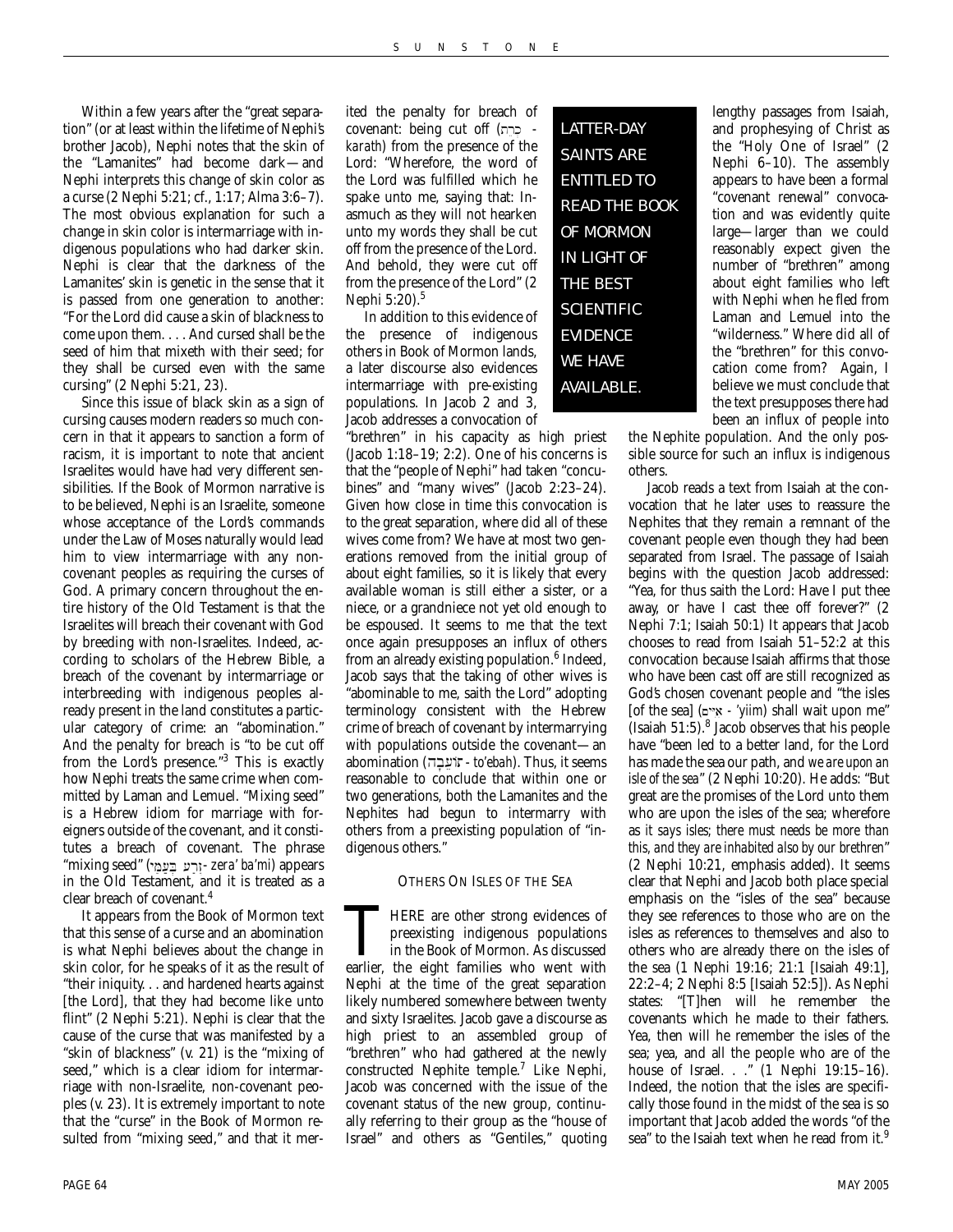Such statements suggest that Jacob places the followers of Nephi not on the mainland or a continent, but upon an island—and he believes that there are others living on islands of the sea who can be counted as belonging to the "brethren" he is addressing in his two convocations. Such statements are difficult to square with the continental model of Book of Mormon geography which critics of the limited geography model argue the Book of Mormon requires. For these reasons, it has always seemed reasonable to me to look for the Nephites in an islands setting rather than on the continental mainland. Most importantly, Jacob's statements indicate that there are others already present on other islands, just like the people of Nephi.<sup>10</sup>

#### OUTSIDERS NOTED IN THE TEXT

A NOTHER incident bolsters the claim<br>that the Nephites described in the<br>"others." Somewhere between twenty and that the Nephites described in the Book of Mormon interacted with forty years after Lehi left Jerusalem, a man named Sherem "comes among the people of Nephi" (Jacob 7:1). It is fairly clear from this description that Sherem is an outsider, for if he were a Nephite, he would have already been among the Nephites. The text goes on to say that Sherem is educated in the language of the people of Nephi, indicating that he had learned the language by study (Jacob 7:4). Moreover, he does not accept the Nephite religion, which is devoted to faith in Christ (Jacob 7:2). However, he does accept the Law of Moses (Jacob 7:7). Most importantly, Sherem does not know Jacob when he first comes among the Nephites—he seeks him out to meet him (Jacob 7:6). Since the event takes place within Jacob's lifetime, it is unlikely that Jacob doesn't still know all of the Nephites, since the population at the time would have consisted solely of brothers, sisters, sons, daughters, nieces, and nephews, unless, as I argue, other people had been assimilated into the Nephite population.

So the question is—where did Sherem come from?<sup>11</sup> Unless the Nephites are interacting with "others," how does a non-Nephite come among them so easily? Why doesn't Sherem already know Jacob? The answer is fairly clear: the Book of Mormon assumes that readers will know that others are already there.<sup>12</sup> Sherem is an outsider from another population. Because at this time, Jacob also would have known all of the Lamanite families as well, Sherem is not Lamanite. Certainly Sherem would have introduced himself as so-and-so's son had he

been a relation—but he is a stranger. As Metcalfe admits, the Book of Mormon is punctilious in noting whether a person is Nephite or Lamanite, yet Sherem is not designated as either Nephite or Lamanite, and it is evident that he is not one of the people who followed Nephi.<sup>13</sup>

There is another strong indication that there were indigenous others present in the Book of Mormon area, though it requires a careful reading to detect them. In Helaman 5, Mormon notes that "the more part of the Lamanites were convinced of [the truth] because of the greatness of the evidences which they had received." (Helaman 5:50) As a result, "the Lamanites had become the more righteous part of them, a righteous people, insomuch that their righteousness did exceed that of the Nephites, because of their firmness and their steadfastness in faith" (Helaman 6:1). The Lamanites began to move freely among the Nephites, traveling to the Nephite city of Zarahemla so that "the Lamanites did also go withersoever they would, whether it were among the Lamanites or among the Nephites, and thus they did have free intercourse one with another" (Helaman 6:8).

In the midst of this openness among the Lamanites and Nephites, Nephi, the son of Helaman, goes northward among an unnamed people to preach to them. Indeed, not only Nephi but also the *Lamanites* go to the "people in the land northward" to preach: "And it came to pass that many of the Lamanites did go into the land northward; and also Nephi and Lehi went into the land northward, to preach *to the people*" (Helaman 6:6). However, these "people in the land northward" are so wicked that Nephi cannot remain among them.

There are two crucial points about Nephi's missionary activities: (1) the text does not name the people to whom he preached but was rejected; and (2) these people are neither Nephites nor Lamanites because the Lamanites had become righteous and willingly accepted the gospel and went to preach to these people also. While the Nephites and Lamanites move freely through each other's lands in a climate of peace, the people to whom Nephi goes are so antagonistic that he cannot remain among them:

Now it came to pass in the sixty and ninth year of the reign of the judges over the people of the Nephites, that Nephi, the son of Helaman, returned to the land of Zarahemla from the land northward. For he had been forth *among the people who were in the land north-*

*ward*, and did preach the word of God unto them, and did prophecy many things unto them; And they did reject all his words, insomuch that he could not stay among them, but returned again unto the land of his nativity. (Helaman 7:1-3, emphasis added)

The text twice refers to those to whom Nephi and the Lamanites preached not as Lamanites but as "the people in the land northward." Why doesn't the text just say that Nephi went to the Lamanites and that the Lamanites rejected him as it does virtually every other time that a Nephite goes to preach to Lamanites? It is fairly clear that in this instance, "the people who were in the land northward" are not Lamanites. We know this because the text states that the Lamanites had become righteous and many had accepted the gospel, and the Nephites had great missionary success among them. So who are these "other" people in the land northward who had rejected Nephi and the Lamanites? The text doesn't say—but because those who rejected Nephi are neither Nephites nor Lamanites, it has to be a third group of people that remains unnamed in the text.

Further evidence that the Book of Mormon teaches there are other people already in the same land (somewhere) when Lehi arrives is that there are still Jaredites alive when the people of Zarahemla met Coriantumr, a Jaredite, some four hundred years after Lehi's party touches the shore in the new land (Omni 21–22). It is also possible that the Mulekites were already present in the Americas when Lehi arrived (Omni 14–15). In fact, the Jaredites and Mulekites both co-existed with the Nephites for more than 350 years without the Nephites knowing about them. The Mulekites in Zarahemla actually met Coriantumr—and until that time, they too did not know of the Jaredites. So it is clear that there were large populations of Jaredites and Mulekites in nearby regions contemporaneous with the Nephites, but the Nephites didn't know anything about them for more than three hundred years.

Hence the text is quite clear that large populations of peoples can co-exist for hundreds of years with the Nephites (who keep the record), without the Nephites knowing anything about them. Just as their knowledge of the extent of the land they inhabit is limited, clearly the Nephites are not aware of "others" whom the Book of Mormon states were in fact present. Thus, any citation from the Book of Mormon that is interpreted to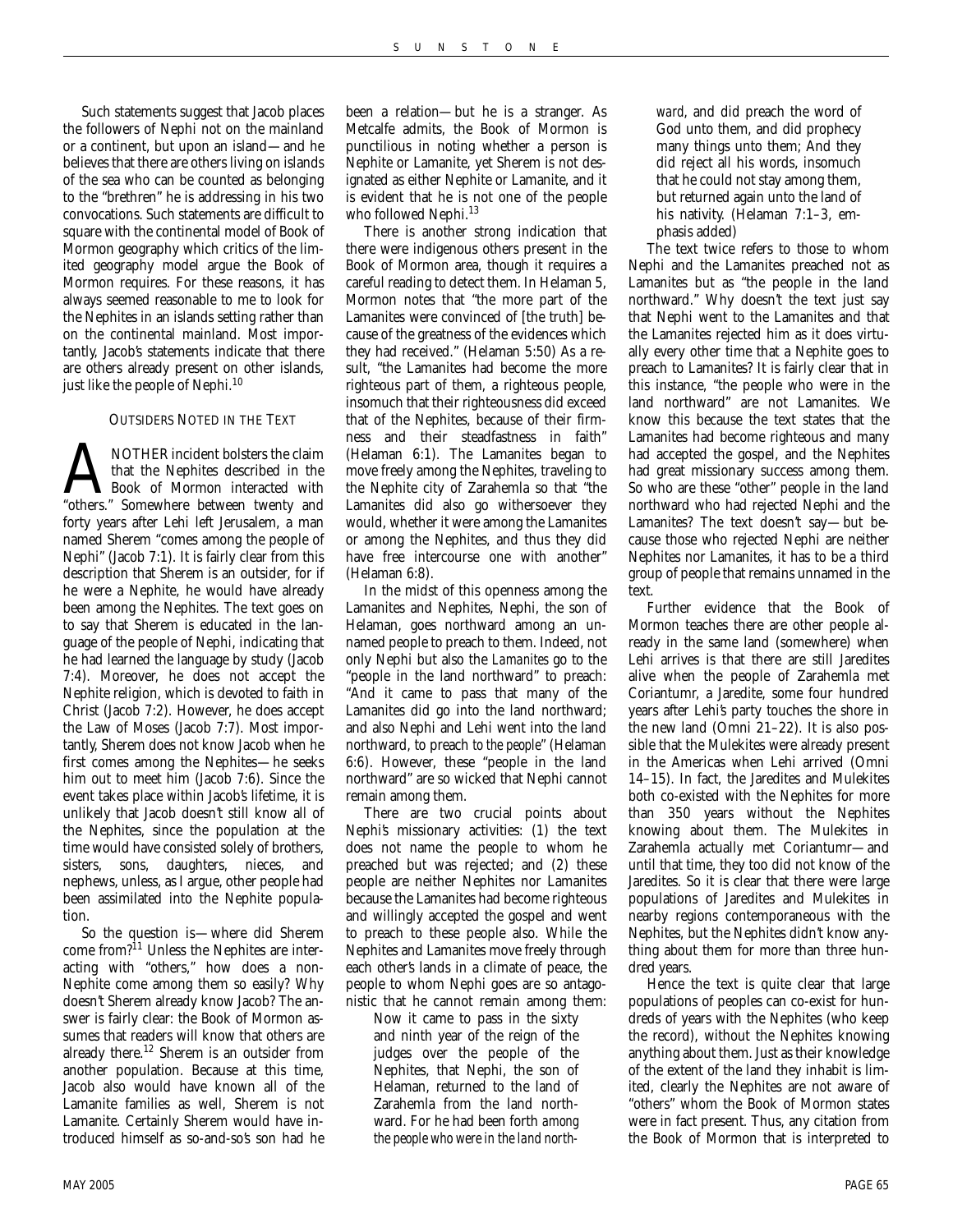mean that *all* inhabitants of the Americas (or wherever Book of Mormon events took place) must be Israelite is contrary to the text itself because, at the very least, the Jaredites co-existed with them, and the Jaredites are not Israelites, and we don't know anything about their genetic markers. (As I argued in Part I of this essay, we know nothing about the genetic makeup of Lehi either.) Moreover, as Hugh Nibley argues in *The World of the Jaredites*, Book of Mormon textual evidence suggests that the Jaredites probably originated largely in Asia because the journey recounted in Ether appears to have traversed the steppes of Asia.14 Thus the Jaredites may well have been largely Asiatic. Moreover, the Book of Mormon does not identify the origins of the others who "mixed seed" with the Lamanites or whom

IT IS ENTIRELY APPROPRIATE FOR LATTER-DAY SAINTS TO RE-READ THE BOOK OF MORMON IN LIGHT OF THE FACT THAT DNA STUDIES ESTABLISH THAT THERE IS CLEAR EVIDENCE OF ASIATIC PROGENITORS AMONG AMERINDIANS.

the Nephites took as plural wives—although we now know any indigenous others had to be of largely Asiatic origins. So, based on the text of the Book of Mormon, we should *expect* to find Asiatic DNA in American Indians.

The inclusion of the Jaredite account within the text, along with the claim of at least some contemporarity of Jaredites and Nephites, further complicates an easy dismissal of the Book of Mormon on the basis of DNA tests showing Asiatic origins for present-day Amerindians. It is just not credible to believe that a population the size of the Jaredites existed without many of them separating themselves from the larger culture and creating new settlements. Given limited communication and technology, those who wrote the epic contained in the Book of Ether could not have known about those who left their immediate vicinity. In other words, like many ancient texts, the Book of Ether appears to be dynastic in nature. Even though it presents itself as a totalizing account of *all* Jaredites, it is far more likely only a dynastic report of a minority. No human writer could possibly know that every last one of the Jaredites was included within the population whose slaughter is recounted in the epic tale of the various Jaredite dynasties.

As a genre, dynastic histories claim to tell the total story when in fact they treat only the story of particular, dynastic families. We must remember that those who wrote anciently did not follow (or even know)

modern canons of historical scholarship, and their accounts of events were often intended to function as propaganda to support a particular monarch or ruler. Thus, ancient records often make claims that purport to be the story of virtually everyone, when in reality, they are reports of the doings of a small subgroup. Viewed as an ancient text in the genre of dynastic history, the Book of Mormon does not preclude the presence of many "others" besides those in whom it is particularly interested. (For a separate argument that follows a similar line of reasoning, see the sidebar by D. Michael Quinn, page 67.)

For these reasons and others, the DNA argument cannot disprove the possibility that the Book of Mormon is a historical document. It seems to me that the DNA argument is based upon overly simplistic

assumptions about the text which are not consistent with what the text itself says.

*What about Statements by Church Leaders Claiming Native Americans Are Lamanites?*

I N teaching our investigator that the Book of Mormon is a history of all Amerindians and that its descriptions of lands northward and southward correspond N teaching our investigator that the Book of Mormon is a history of all Amerindians and that its descriptions of to the North and South American continents, my companion had presented a view that he and many Latter-day Saint have been taught about Book of Mormon peoples and lands. It was his good-faith belief, just as it is of most who teach it today. But a good-faith belief, even when taught by someone we revere as an inspired spiritual leader, is not necessarily true. "Straw man" versions of the Book of Mormon are much easier to disembowel than is the book as it actually reads. The Book of Mormon must be assessed based on what it says and not on what others say about it.

It is a fact that many Church leaders, including Joseph Smith, have at times assumed and taught that all Amerindians are descended solely from Israelites. However, it seems to me that such statements should be seen as having the status of "doctrinal overbeliefs" or presuppositions that are subject to revision. As Kenneth Godfrey observes:

[I]n 1834, when Zelph was found, Joseph believed that the portion of America over which they had just

traveled was "the plains of the Nephite," and that their bones were "proof" of the Book of Mormon's authenticity. By 1842, he evidently believed that the events in most of Nephite history took place in Central America. While it is possible to reconcile these two views—for example by believing that the bulk of Nephite history occurred in Central America while only certain battles or excursions took place in Illinois—it is likely that the thinking of the early church leaders regarding Book of Mormon geography was subject to modification, indicating that they themselves did not see the issue as settled.<sup>15</sup>

Most of those who attack the Book of Mormon insist that we must read the book in light of the assumption that it teaches a twocontinent view. It seems to me that critics insist on this view for two reasons: First, it is a much easier interpretation to discredit, since it is demonstrably false. Second, it plays into an assumption that many Latter-day Saints bring to their reading of the book—an assumption that is contrary to LDS theology but which many Latter-day Saints accept anyway. The assumption works something like this: Catholic doctrine teaches that the Pope is infallible when he speaks *ex cathedra*, but most Catholics don't seem to believe it anyway. LDS doctrine teaches that prophets can make mistakes and that they speak as prophets only when speaking in the name of the Lord, but Latter-day Saint believe that their prophets are always infallible anyway. The critics count on Latter-day Saints bringing to the text this "cultural overbelief"—a belief that is not warranted by LDS scripture or revelation but which is accepted as a part of the Saints' general cultural presuppositions. The morally reprehensible belief that blacks could not receive the priesthood because LDS scriptures teach they were "fence-sitters" in the pre-existence is another example of such cultural overbeliefs, one that thankfully has been transcended. The fact that no such view is taught in LDS scripture becomes irrelevant in such arguments; rather, if such a view is believed by some of its members, that is enough to establish it as a cultural overbelief.

Thus, one of the implicit arguments that critics rely upon to stir the pot among Latterday Saints who believe in Book of Mormon historicity goes something like this:

(1) Many LDS prophets taught that all Amerindians are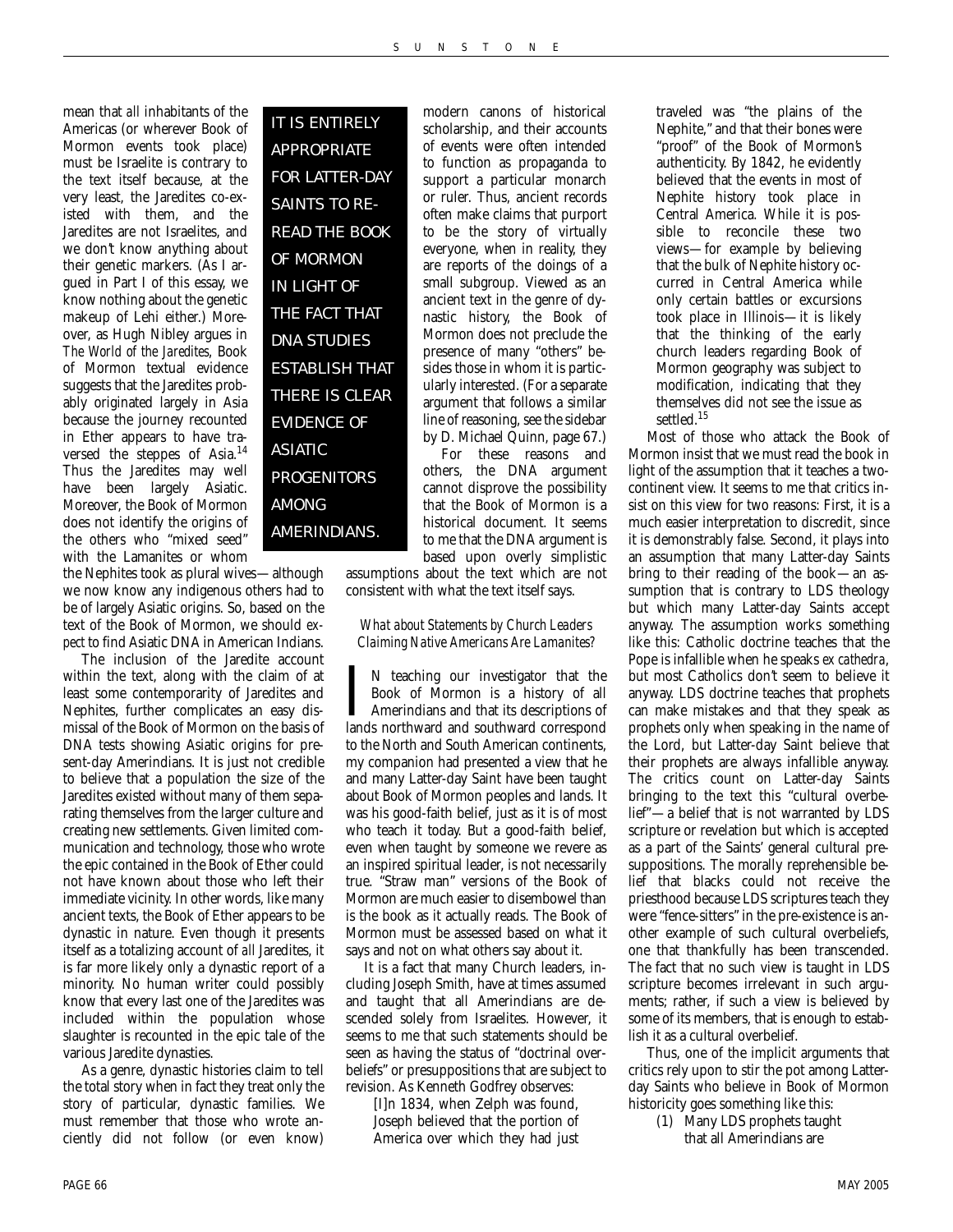### THE ANCIENT BOOK OF MORMON AS TRIBAL NARRATIVE

*By D. Michael Quinn*

*With the addition of some clarifying phrases, the following is an excerpt from a letter sent by D. Michael Quinn to his friend, Benjamin Clark, on 23 December 2004. Used by permission.*

THE DNA EVIDENCE IS SIGNIFICANT, BUT QUITE frankly I'm irritated by intelligent people (including some good friends) who have rushed to assert that the current DNA comparison allegedly "disproves" the Book of Mormon's claim to have been written by ancient inhabitants of the Western Hemisphere.

So far as I am aware, the DNA evidence clearly proves one genetic fact: more than 90 percent of the indigenous peoples currently living in North and South America descended exclusively from ancient peoples residing in Northeast Asia. These are among tribes and groups in the Western Hemisphere which (by their own traditions) have *not* intermarried (or been raped by) the conquering Europeans.

By implication, current DNA evidence clearly disproves the common assumption of modern LDS leaders and typical Mormons that the 1830 translation (titled the Book of Mormon) describes the experiences of *all* peoples who lived anciently in the Western Hemisphere at the time the record was written and compiled. By extension, the DNA evidence definitely proves as clearly false any statement (such as the well-intended pronouncements of LDS president Spencer W. Kimball) that all "Indians"/"Native Americans" (indigenous peoples) from Alaska to Tierra del Fuego "are Lamanites" (the generic name for descendants of the Book of Mormon peoples). But disproving *assumptions* about the Book of Mormon (even by living prophets—who are as subject to error as any other human being) is very different from disproving the Book of Mormon as an ancient history.

In the October 2003 issue of *The American Journal of Human Genetics* (vol. 73, pages 1178–90), a scholarly article examines the evidence that about 7 percent of collected DNA from indigenous peoples of the Western Hemisphere matches DNA collected from North Africa and the Middle East. This was a follow-up to a 2002 *American Journal of Physical Anthropology* study (vol. 119, page 84) which began, "Haplogroup X represents approximately 3% of all modern Native North American mitochondrial lineages. . . ." This small minority of DNA samples from American indigenous people is different from a similar DNA from Northeast Asia (also different from 90 percent of the collected Asian DNA).

Therefore, according to current DNA evidence, there is a very small percentage of American indigenous DNA which does not match the overwhelmingly common DNA in Asia, nor does it exactly match a rarer DNA strain in part of Northeast Asia. By implication, the current DNA evidence still allows for the possibility of an ancient North-African/Middle-Eastern ancestry for the writers (as claimed) of the Book of Mormon. I certainly have no expertise in genetics or in science, but the scientific investigation and analysis still seem to be ongoing about these matters.

And by implication, this very small minority of DNA evidence supports the view of the Book of Mormon I developed before I became a missionary at age nineteen. From about age twelve to nineteen, I had repeatedly read the Book of Mormon and the Hebrew Bible and concluded that both were tribal narratives. By my limited understanding as a decade-long history buff and English major, my

teenage mind conceived of both records as interested only in the experiences of the tribes which produced them. In essence, no one else existed in the narratives unless it was necessary to mention them with regard to the tribe's experiences. Thus Egyptians are mentioned only when necessary to explain certain aspects of Hebrew history and experience—otherwise, they are invisible in the Hebrew Bible.

As a teenager, my several readings of the Book of Mormon indicated to me that it described increasingly small groups of people, who couldn't have cared less about anyone else roaming the Western Hemisphere. The narrative of the original families of brothers Laman, Lemuel, Nephi, and Sam becomes a narrative of only the families of Nephi, Sam, and their descendants. Half the original population of interest essentially ceases to exist after a few pages in the Book of Mormon narrative, except when this invisible population thrusts itself into the Nephite tribal history through warfare. Wars end, and (again) Lamanites cease to exist. The same invisibility holds true for the mass of Nephites, when the record-keepers find themselves to be a minority of believers who must escape from persecution. So as a nineteen-year-old new missionary, I did not regard the Book of Mormon as a history of all ancient inhabitants of the Americas—just of one increasingly small tribe of religious believers (or fanatics, as viewed by their neighbors) that landed there generations *after* numerous other peoples were living very different lives, with different origins, religions, and customs. Just as many ancient civilizations of the Middle East (some discovered in recent times, such as Ebla) were unimportant and essentially invisible in the tribal history that is the Hebrew Bible, the centuries-older, millennia-older "original" inhabitants of the Western Hemisphere were unimportant and invisible in the tribal history that is the Book of Mormon.

In my late teens, I realized that this was not the "official" view of the LDS church, nor of any Mormons I knew, nor of anything I had read by an LDS author. So I kept silent about my "tribal view" of the Book of Mormon and Bible. Yet I felt embarrassed when I dutifully followed the missionary program of claiming that that the Book of Mormon is the "ancient history of the American Indians"—because I didn't believe that was the case. I saw it as a sacred history by a small minority that became increasingly smaller. I didn't even offer my own view when people asked how the LDS missionary claim related to the Asian appearance of Eskimos and other "Indians" or to the evidence for pre-historic Asian island-hopping across the Aleutians, or an even older migration across the Aleutian "land bridge" before melting glaciers created the islands. I just said, "I don't deny scientific evidence for older populations in the Western Hemisphere, but examine the book for yourself." I left it at that.

When I read President Kimball's sermons about all Mexicans and South Americans being "Lamanites" and the Book of Mormon being "your" history, I used to cringe but say to myself, "Well, Mike, you must be wrong to think otherwise." Well, now the DNA evidence does not support more than one living prophet's Mormon version of egalitarianism, but it also does not disprove the venerable "Mormon Bible." Although now excommunicated from the LDS church, I maintain my youthful faith in the reality of God, the truth of His revelations (both ancient and modern), the existence of living prophets, and the fallibility of all prophets in word and deed (what the Book of Mormon itself refers to as "the weaknesses of men" among its prophet-writers, transcribers, translators).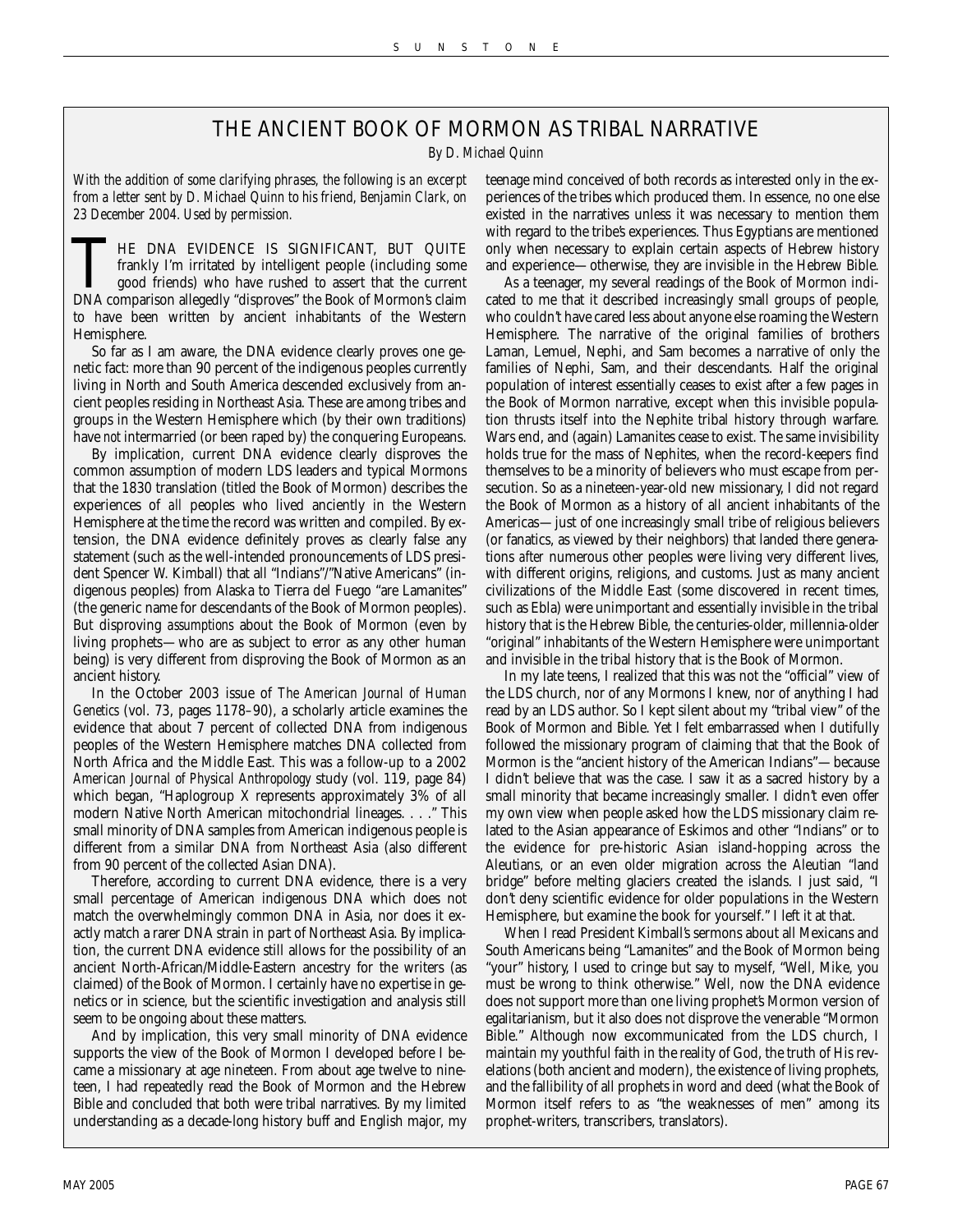descendants of Israelites.

- (2) Whatever a prophet teaches either must be true or the prophet is a false prophet.
- (3) Therefore, either all Amerindians are descendants of Israelites or the LDS prophets are false prophets.

Premise (1) is unquestionably true. Yet it is clear that the argument derives its force from premise (2)—which is false, according to LDS views of prophetic fallibility. Thus, the argument is unsound because premise (2) is false. Premise (2) is a statement of a "cultural overbelief" that Latter-day Saints have inherited from the evangelical view of scripture. Latter-day Saints do not accept scriptural or prophetic infallibility, and for very good reasons.16

One of the primary purposes of my 1987 article, "The Book of Mormon as a Modern Expansion of an Ancient Source" was to expose how the complex of beliefs implicit in premise (2) are used to create "straw man" arguments against the Book of Mormon. It seems to me that the Latter-day Saint prophets who believed that all Amerindians are Lamanites reached that conclusion based upon a less-than-thorough reading of the Book of Mormon. If they reached a false conclusion based upon a facile reading of scripture, then we ought to recognize that they can err just like the rest of us. If the Book of Mormon doesn't claim that all Amerindians are of Israelite descent, then what others, even prophets, say is irrelevant.

The sound argument on this subject is actually as follows:

- (1) Many LDS prophets taught that all Amerindians are descendants of Israelites.
- (2\*) If a Prophet teaches something that is false, then either that prophet is: (a) not a true prophet; or (b), not speaking prophetically.
- (3\*) Therefore, either all Amerindians are descendants of Israelites or: (a) these are not true prophets; or (b), the LDS prophets were not speaking prophetically when they taught that all Amerindians are descendants of Israelites.

I suggest that premise (2\*) more accurately captures the LDS view of prophets and prophecy. Given  $(2^*)$ , the conclusion  $(3^*)$  is rather innocuous but quite instructive. Critics are banking on readers concluding (3\*a), yet faithful Latter-day Saints who are

not under the influence of the cultural overbelief will conclude (3\*b). Moreover, the Expansion Theory suggests a third alternative. All scripture reflects the linguistic and cultural horizons of the prophets through whom they come. Even when a prophet is speaking prophetically, the revelation reflects the prophet's assumptions, language, and cultural horizons.

Consider how Brent Metcalfe's March 2004 SUNSTONE article, "Reinventing Lamanite Identity," relies on the assumptions contained in premise (2). Metcalfe doesn't actually make the argument given above. Yet without the assumptions embodied in premise (2), his conclusions in the article have no force. He argues that apologists have recently invented the view of a limited geography to save the Book of Mormon from recent anthropological arguments. Metcalfe's claim about the birth of the limited geography model and the driving force behind its current momentum is patently false. As

Matthew Roper demonstrates, convincingly in my view, the limited geography model emerged before the turn of the century and was derived from a careful reading of the Book of Mormon text itself, not a desire to escape challenges from science or anthropology.17 It has been rather widely taught and accepted by those who have carefully considered the text.

Metcalfe quotes Joseph Smith at length attempting to establish that he believed that all Amerindians were of Israelite origin. Why does he go to such lengths to point out what Joseph Smith believed, when we can just read the book to see what it claims for itself? Unless we employ something like the implicit argument given above, the obvious response is to point out that "all Amerindians are of Israelite origin" isn't what the Book of Mormon teaches, and so Joseph Smith was in error. Without premise (2) and the implicit conclusion (3), an argument about what Joseph Smith believed about the book is a yawner. To see what the Book of Mormon teaches, we shouldn't rely on what Joseph Smith said about it. We should read what the Book of Mormon says about itself.

Critics such as Metcalfe know that the notion that Joseph Smith held erroneous views about the Amerindians and what the Book of

WE NEED TO BE FORTHRIGHT IN CONFRONTING FALSE ASSUMPTIONS THAT LATTER-DAY SAINTS MAY MAKE ABOUT THE BOOK OF MORMON. IT IS LIKELY THAT NOT ALL **AMERINDIANS** ARE DESCEN-DANTS OF LAMANITES. IT SERVES US TO BE UP FRONT ABOUT THAT.

Mormon says will bother many Latter-day Saints because the critics know that these Saints harbor the cultural overbeliefs entailed in the implicit argument. However, if we adopt the view of those who accept the limited geography model, that Joseph Smith may have been uninformed in his beliefs about the Book of Mormon geography, then arguments about what Joseph Smith believed are beside the point. A clear-eyed view of whether what the Book of Mormon says is true or scientifically defensible recognizes that what is relevant is what the Book of Mormon says and not what others say it says.

But didn't Joseph Smith claim to be intimately acquainted with Nephite prophets and culture? After all, his mother, Lucy Mack Smith, tells us that Joseph told about Nephite dress and customs.<sup>18</sup> However, seeing a vision of Nephite dress and customs is a

far cry from knowing where the Nephites lived or being able to draw a map of Book of Mormon events.<sup>19</sup>

#### *Does the Book of Mormon "Prophetically Preclude" a Limited Geography?*

**METCALFE argues that the Book of Mormon itself won't allow for a limited geography because its prophecies and theological worldview re-**Mormon itself won't allow for a limited geography because its quire a continental perspective. I disagree. Metcalfe's exegesis is simplistic because he assesses the Book of Mormon as if it were modern writing that makes claims with a clear meaning ready at hand. By treating the text as he does, he rather begs the question against those who accept an ancient background for the text.

Furthermore, we must consider a prior question: Are the theological claims made in the Book of Mormon intended as statements about population and genetic origin? I doubt it. It is a common practice in ancient texts to hyperbolically overstate population and areas of land seized to demonstrate the enormity of the feat accomplished. For example, as Old Testament scholar David M. Fouts argues, theological and population claims served numerous purposes in ancient texts,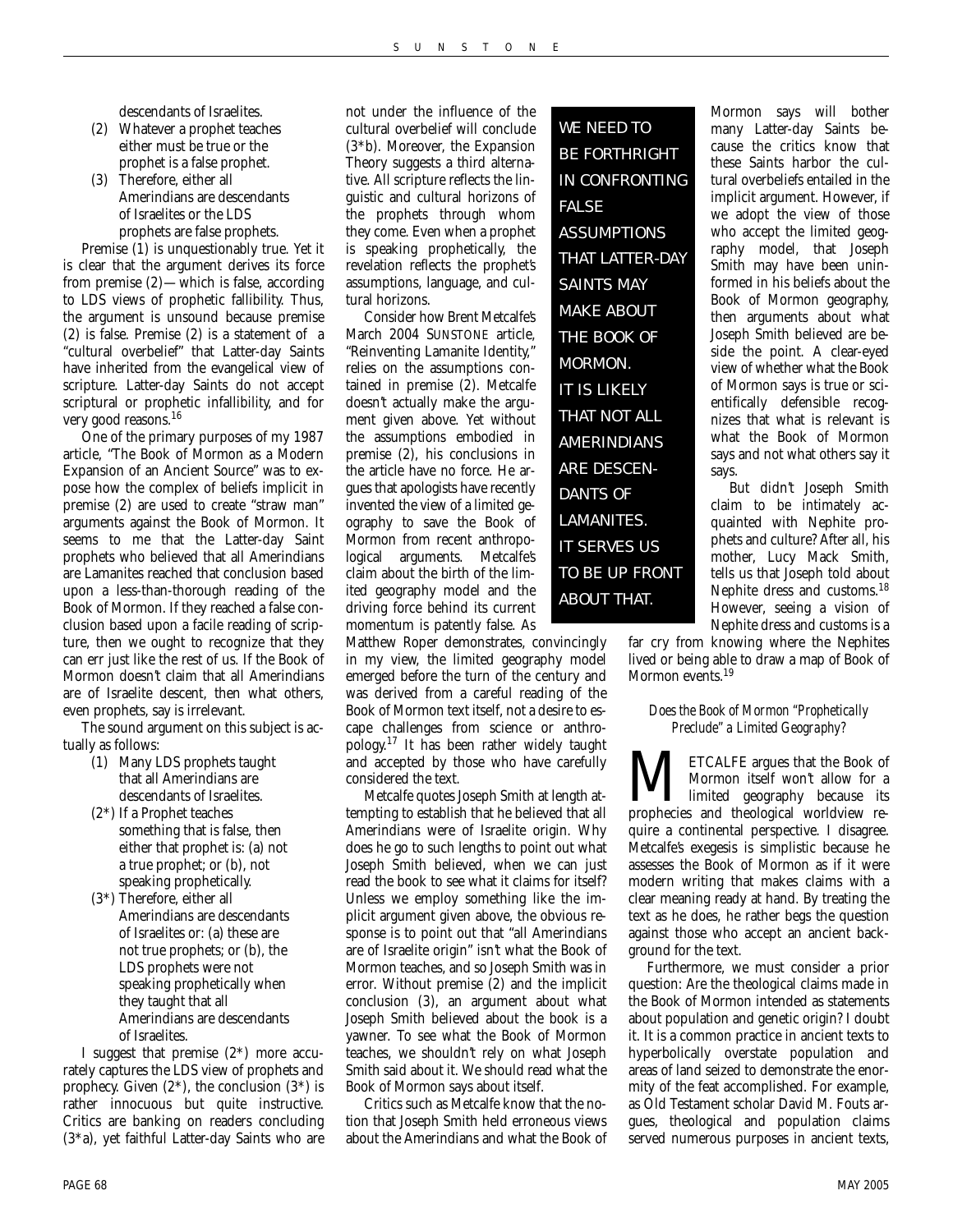and they tend to be hyperbolic figures of speech for rhetorical and literary purposes rather than historically verifiable claims as in modern histories.20 Population figures or military numbers in ancient works, both religious and secular, have little resemblance to historiographic reality. For example, according to Herodotus, Xerxes' Persian army numbered 1.7 million when it invaded Greece.<sup>21</sup> Yet, given the transportation and food-handling technology of that day, the Persians could not possibly have supplied such an army. Thus more generous historians today cut the figure for Xerxes' army to a tenth, or about 180,000 troops. More skeptical historians think that even this figure is too high and cut it to 100,000 or so. Similarly, Samuel 24:9 says that Judah and Israel had a total of 1,300,000 soldiers in battle (1 Chronicles 21:5 says 1,570,000). This, of course, is a ridiculously high number for a battle between two tribal armies in 1000 BCE. (In 2001, the United States had only about 1,370,000 active-duty soldiers.) Similarly, 1 Chronicles 21:5 states that David's army consisted of 1,100,000 men from Israel and 470,000 men from Judah. Again, this number is impossibly large. $^{22}$ 

The point is that when we read the Book of Mormon in light of ancient practices, rather than as modern history based on reliable and verifiable sources, most of the kinds of arguments made against it lose their force. Even if the Book of Mormon claims that God gave the entire North and South American continents to the Nephites as a matter of God's covenant grace (though it certainly doesn't say with that kind of precision), such a claim would have to be read in light of the practice of hyperbolic overstatement. Moreover, as we read the text, we must keep in mind the extent of the geographic knowledge it would have been possible for the Nephites to possess. They were not in a position to know how large the entire land mass was—especially since the text reveals that the area in which the events recounted in the Book of Mormon occur is no larger than an area about the size of Palestine. It seems to me that claims made in the Book of Mormon must be in read in light of ancient practices, and critics must allow for such practices when they engage the text.

Let's look closely at Metcalfe's two strongest scriptural arguments suggesting that the Book of Mormon text does not allow for indigenous others "theologically." He cites 2 Nephi 1:8–9 and concludes that it means that only Israelites could possess the "promised land," which he claims refers to all of North and South America:

And behold, it is wisdom that this land should be kept as yet from the knowledge of other nations; for behold, many nations would overrun the land, that there would be no place for an inheritance. Wherefore, I, Lehi, have obtained a promise, that inasmuch as those whom the Lord God shall bring out of the land of Jerusalem shall keep his commandments, they shall prosper upon the face of this land; and they shall be kept from all other nations, that they may possess this land unto themselves . . . and there shall be none to molest them, nor to take away the land of their inheritance; and they shall dwell safely forever.

Is Metcalfe's interpretation sound? The first thing to notice is that the scope of the phrase, "this land," is vague.<sup>23</sup> Does it mean this immediate area, this island, this valley, this country, this continent, this hemisphere or this-land-I'm-standing-on? I suggest that we don't know—except we know that it cannot be a very large area, because if it is interpreted as larger than the distance that can be traversed by walking several days, then the statement was already false at the time it was made because, as discussed earlier, according to the Book of Mormon itself, there were others, non-Israelites, already present. At the time Lehi landed (*wherever* he landed), there were already Jaredites within a distance of several days travel by foot. If the land spoken of means an area much larger than Palestine, then by their presence, this statement is textually falsified at the time it is made. Thus it seems fairly clear to me that Lehi's statement cannot mean what Metcalfe claims it does.

The second thing to notice is that those who were brought "out of the land of Jerusalem" refers to the immediate people of Nephi, not to everyone already present on the face of the land. The third thing to notice about the promise that if they keep the commandments, they shall have the land to themselves and "dwell in safety forever," is that the promise was nullified within one generation, because the Nephites didn't live in safety for even one generation, let alone forever. Isn't this scripture better seen as no more than a promise that God has granted the descendants of Nephi a choice parcel of land in a very limited area, and that if they are faithful, they will get to keep it in peace forever?

Metcalfe argues that his interpretation is buttressed by statements that the Lamanites

who are "seed of [Nephi's] brethren. . . were scattered before the Gentiles and were smitten" (1 Nephi 13:14). Metcalfe claims that this statement compels the conclusion that "the Amerisraelite promised land is expansive, encompassing North American venues for the arrival of the British and European settlers, the coming forth of the Book of Mormon, and the construction of the New Jerusalem."24 How does he know that the descendants of Laman and Lemuel had to be smitten in North America? The text certainly doesn't say so, and historically, this prophecy could have been fulfilled anywhere in the New World, given the genocide of indigenous populations by Europeans throughout South, Central, and North America, not to mention the surrounding islands. Thus, this prophecy hardly entails that all Amerindians must be Israelites.

#### *Conclusion*

**WE** Latter-day Saints are entitled to read the text in light of the best scientific evidence we have available. I did not come to the view of a limited read the text in light of the best scientific evidence we have availgeography for Book of Mormon events because of DNA or anthropological and archeaological evidence (rather, I came to that view by reading the text itself). However it is entirely appropriate for Latter-day Saints to re-read the Book of Mormon in light of the fact that DNA studies establish that there is clear evidence of Asiatic progenitors among Amerindians. However, this evidence does not establish that there were not others from elsewhere also present, just as there is no concrete evidence to establish that there were, either.

The Book of Mormon itself does not require the view that all Amerindians are of Israelite origin. Even in the absence of DNA evidence, the book is best read as a testimony (not a history) of an ancient people who occupied a very limited area but had unfulfilled hopes of occupying much more. Indeed, it is best read as assuming the existence of others already in the land with whom the Nephites and Lamanites interacted, intermarried, and became assimilated. Since many have read the book that way long before the advent of DNA evidence, it is no leap of faith nor expression of bad faith to continue to do so.

However, we need to be forthright in confronting false assumptions that Latter-day Saints may make about the Book of Mormon. It is likely that not all Amerindians are descendants of Lamanites. It serves us to be up front about that. We don't know where the events in the Book of Mormon took place. To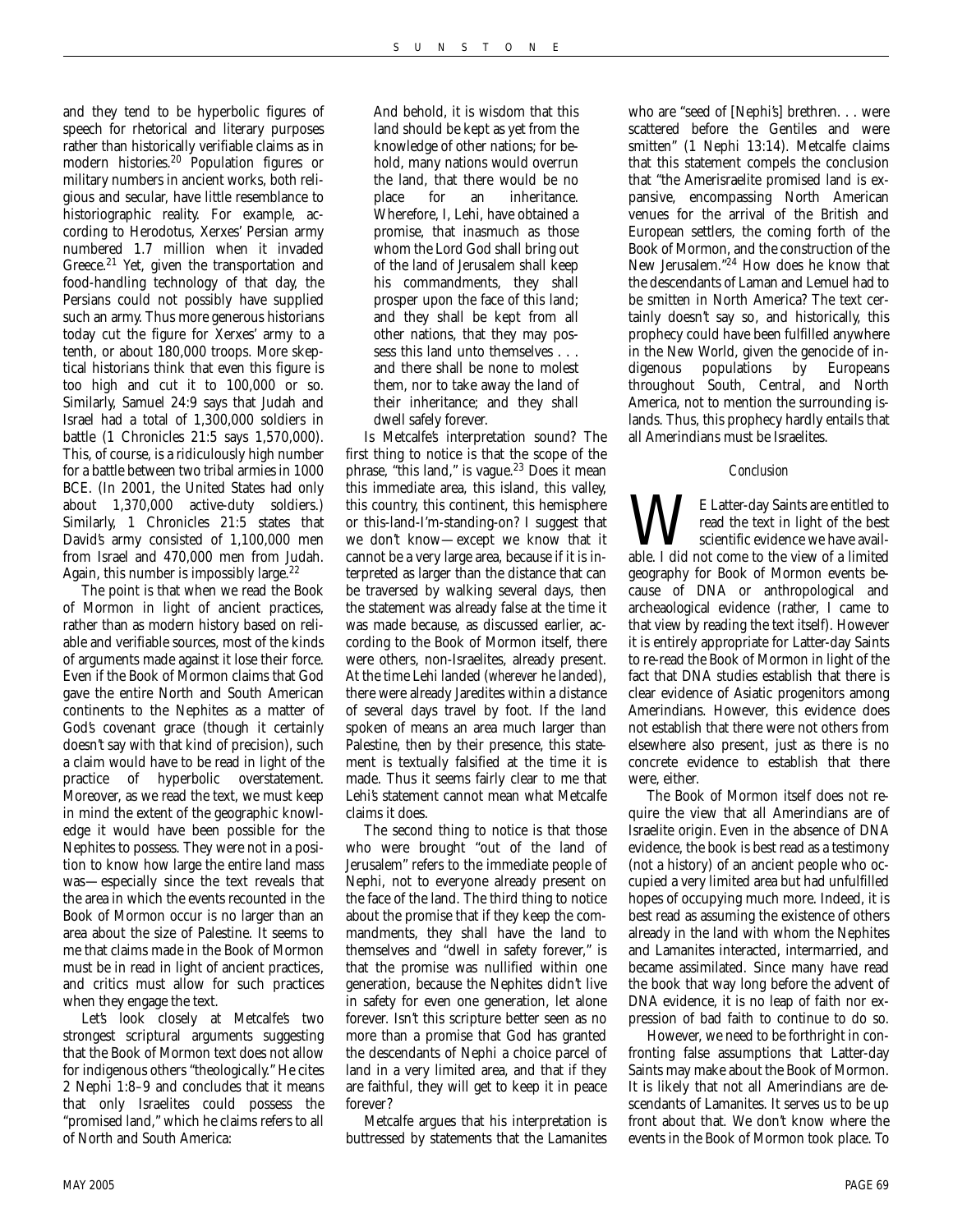be honest about that fact, we ought to cease "Book of Mormon tours." Moreover, there is no such thing as Book of Mormon archaeology unless and until we find something that can be directly linked to the text somewhere. While I believe that there is compelling evidence for the antiquity of the Book of Mormon, my belief about this doesn't come from New World archaeology. And I suggest that we don't know enough to know whether we should expect such evidence.

#### **NOTES**

1. I don't claim any particular originality to my arguments—though I did come up with them without consulting what others had said about them. After submitting this paper, I learned that similar arguments for "others" already present when Lehi arrived have been made since the turn of the century. Matthew Roper gives a history of such arguments and of the "limited geography" model of the Book of Mormon in "Limited Geography and the Book of Mormon: Historical Antecedents and Early Interpretations," *FARMS Review* 16, no 2 (2004): 226–75. He also reviews the history of Later-day Saint acceptance that non-Israelites were already present when Lehi arrived. See, "Nephi's Neighbors: Book of Mormon Peoples and Pre-Colombian Populations," *FARMS Review* 15, no. 2 (2003): 91–128.

2. Brent Metcalfe, "Reinventing Lamanite Identity," SUNSTONE, March 2004, 21.

3. See Stefan Shcreiner, "*Mischen-Ehebrach-Ehescheidung: Betrachtungen zu Mal. 2:10–16,*" *ZAW* 91 (1979), 207–28; and Clemens Locher, "*Altes und Neues zu Malachi 2:10–16*," in *Melanes Dominique Barthelemy*, ed., P. Cassette et al. (Gottingen: Vandenhoeck & Ruprecht, 1984), 241–71.

4. Ezra accused the Israelites of violating the covenant by "mixing seed" (וְרֵע בְּעָמֵי) with those who already possessed the land: "doing according to their abominations (הוֹעֲבֹהָיהָם), even of the Canaanites, the Hittites, the Perizzites, [and] the Jebusites . . . for they have taken of their daughters for themselves, and for their sons; so that the holy seed have mingled themselves (יְרַע הַקְּדָשׁ בְּעַמֵּי zera' haqodish ba'mi) with the people of those lands" (Ezra 9:1–2). Malachi also addressed the breach of the covenant by intermarriage with those already in the land: "Why do we deal treacherously every man against his brother, by profaning the covenant of our fathers? Judah hath dealt treacherously; and an abomination (חוֹעֵבָה) is committed in Israel and in Jerusalem; for Judah hath profaned the holiness of the Lord which he loved, and hath married the daughter of a strange god. The Lord will cut off (יכרה) the man that doeth this" (Malachi 2:10–12). Hence, if the followers of Laman and Lemuel conceived children outside of the covenant by marrying others already in the land, Nephi would have naturally viewed them to be like Israelites who denied the covenant by intermarrying with Moabites or Babylonians.

After I wrote several drafts of this paper, I became aware that Roper makes a similar argument about intermarriage with others in "Nephi's Neighbors," 121–23.

5. Moreover, just as in Malachi, the breach of the covenant is occasioned by "dealing treacherously

every man against his brother" (Malachi 2:10), for the great separation and curse occurred when Laman and Lemuel dealt treacherously with their brother Nephi by attempting to take his life.

6. John Sorenson analyzes the numbers as follows:

Within a few years Nephi reports that his people "began to prosper exceedingly, and to multiply in the land" (2 Nephi 5:13). When about fifteen years had passed, he says that Jacob and Joseph had been made priests and teachers "over the land of my people" (2 Nephi 5:26, 28). After another ten years, they "had already had wars and contentions" with the Lamanites (2 Nephi 5:34). After the Nephites had existed as an entity for about forty years (see Jacob 1:1), their men began "desiring many wives and concubines" (Jacob 1:15). How many descendants of the original party would there have been by that time? We can safely suppose that adaptation to foods, climate, disease, and natural hazards would have posed some problems, although we cannot quantify those effects. Let us at least start to bracket the possible growth in numbers by setting an upper limit that is at the edge of absurdity. Assume a birth rate twice as high as in today's "less developed countries," a rate perhaps not even attainable by any population. Let us also suppose no deaths at all! Under those conditions, if the initial Nephite group was comprised of twentyfour persons, as I calculate generously, by the time of Jacob 2, they would have reached a population of 330, of whom perhaps seventy would be adult males and the same number adult females. Of course the unreality of that number means we must work downward. Using a more reasonable figure for the birth rate and factoring in deaths, we see that the actual number of adults would be unlikely to exceed half of what we first calculated—say, thirty-five males and thirtyfive females. Even that is far too large to satisfy experts on the history of population growth. With such limited numbers as these, the group's cultural preference for "many wives and concubines" would be puzzling. The fact that the plural marriage preference for the early Nephites is reported as a cultural fact seems to call for a larger population of females. If so, it could only have come about by incorporating "other" people.

John L. Sorenson, "When Lehi's Party Arrived in the Land, Did They Find Others There?" *Journal of Book of Mormon Studies* 1, no. 1 (1992): 1–34.

7. References for Jacob's use of "brethren" are 2 Nephi 6:2; 9:1, 4, 50, 54; 10:1.

8. The words in brackets were added to the Isaiah passage by Jacob.

9. The words "of the sea" are absent from the KJV translation, though the word *איים* (*'yiim*) translated as "isles" could be taken as a plural reference to islands in the waters. Jacob took this reading for granted when he referred back to it later in his address (2 Ne. 10: 21–23).

10. It is possible that from Jacob's limited access to geographic information, he thought the Nephites were on an island because it *appeared* to be surrounded by water from where he was while, in fact, it was not an island. It is also possible that Jacob means that the Nephites inhabited a coastland area. The Hebrew איים means "coast, island, shore, region." In the KJV, it is translated "isles" thirty times, "islands" five, and "country" once. In the NASV, it is translated "coastland" four times, "coastlands" twenty-six times, and "islands" six times, including "islands" in the critical reference to Isaiah 49 cited by Jacob, because that is what the context demands. Jacob's point is precisely that there must be others around them because Isaiah says "isles"—and he says that "we are on an island of the sea"—singular. Jacob also states, "wherefore as it says isles, there must needs be more than this, and they are inhabited also by our brethren." In this context, translating *x* as "coastland" makes no sense. It appears to me that Jacob means "islands." Now, I think that Jacob couldn't possibly have a complete geographic knowledge of the Americas. But it seems quite probable he would know if they were on an island—he could know that by circumnavigating the island.

11. A similar argument is made by Sorenson in his "When Lehi's Party Arrived in the Land, Did They Find Others There?", 3–4.

12. As Sorenson observes (Ibid.,4):

The account of Sherem's encounter with Jacob reiterates the question [of others who are outsiders]. 'Some [ten more?] years had passed away,' and Jacob was now verging on 'old' (cf. Jacob 7:1, 20–26). At that time 'there came a man among the people of Nephi whose name was Sherem' (Jacob 7:1). Upon first meeting Jacob, he said, 'Brother Jacob, I have sought much opportunity that I might speak unto you; for I have heard. . . that thou goest about much, preaching' (Jacob 7:6). Now, the population of adult males descended from the original group could not have exceeded fifty at that time. This would have been only enough to populate one modest-sized village. Thus Sherem's is a strange statement. Jacob, as head priest and religious teacher, would routinely have been around the Nephite temple in the cultural center at least on all holy days (see Jacob 2:2). How then could Sherem never have seen him, and why would he have had to seek 'much opportunity' to speak to him in such a tiny settlement? And where would Jacob have had to go on the preaching travels Sherem refers to, if only such a tiny group were involved? Moreover, from where was it that Sherem 'came. . . among the people of Nephi' (Jacob 7:1)? The text and context of this incident would make little sense if the Nephite population had resulted only from natural demographic increase."

See also, Kevin Christensen, "The Deuteronomist De-Christianizing of the Old Testament," in *Farms Review* 16, no. 2 (2004): 86–88.

13. Metcalfe, 21.

14. Hugh Nibley, *Lehi in the Desert and the World of the Jaredites* (Salt Lake City: Bookcraft, 1952), 175–200.